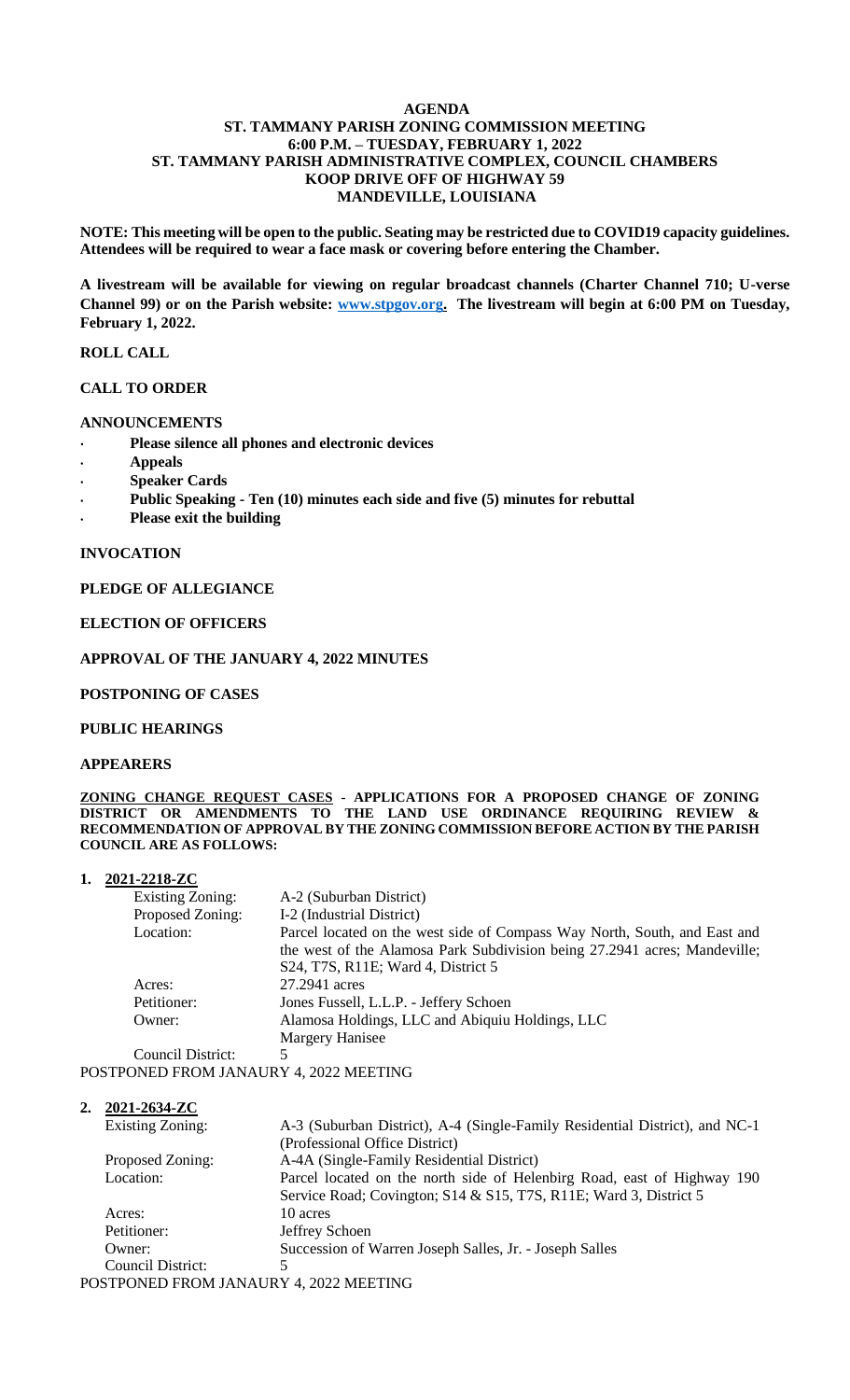## **AGENDA ST. TAMMANY PARISH ZONING COMMISSION MEETING 6:00 P.M. – TUESDAY, FEBRUARY 1, 2022 ST. TAMMANY PARISH ADMINISTRATIVE COMPLEX, COUNCIL CHAMBERS KOOP DRIVE OFF OF HIGHWAY 59 MANDEVILLE, LOUISIANA**

|  | 3. $2021 - 2635 - ZC$                                                |                                                                                |
|--|----------------------------------------------------------------------|--------------------------------------------------------------------------------|
|  | Existing Zoning:                                                     | NC-1 (Professional Office District) and NC-4 (Neighborhood Institutional       |
|  |                                                                      | District)                                                                      |
|  | Proposed Zoning:                                                     | HC-3 (Highway Commercial District)                                             |
|  | Location:                                                            | Parcel located at the end of Highway 190 Service Road, north of Interstate 12, |
|  |                                                                      | and south of Helenbirg Road; Covington; S15 & S22, T7S, R11E; Ward 3,          |
|  |                                                                      | District 5                                                                     |
|  | Acres:                                                               | 6 acres                                                                        |
|  | Petitioner:                                                          | Gulf States Construction Services, INC. - Mike Saucier                         |
|  | Owner:                                                               | Three Dogs Run LLC - Ronald Stossell, MKMHB, LLC - Marilyn Stoessell           |
|  |                                                                      | Seifert, Alfred Lloyd Stoessell Revocable Trust, Trustee: Pamela B. Stoessell, |
|  |                                                                      | Joan Prieto Doolittle, Robert T. Doolittle, Jr., Benjamin Doolitte, Golden     |
|  |                                                                      | Properties, LLC - Lauren B. Golden, Golden Properties, LLC - Molloy C.         |
|  |                                                                      | Golden, Ernest Prieto, Marie Elise Prieto, PTP Properties, LLC - Don Scot      |
|  |                                                                      | Prieto, Calla Isabel Prieto, PTP Properties, LLC – Carrie Prieto Segrave, PTP  |
|  |                                                                      | Properties, LLC – Kent Jackson, PTP Properties, LLC – Janet Ruth Jackson,      |
|  |                                                                      | Succession of Clay Carl Prieto represented by Roslyn Fillippello Prieto,       |
|  |                                                                      | Independent Executrix, MMH 2020 Trust and Estate of Margery M Hanisee,         |
|  |                                                                      | by James Miles Hanisee, Trustee and Executor, David M. Moore Living Trust      |
|  |                                                                      | and the Succession of David M. Moore, by Paul D. Rees, Trustee and Executor    |
|  | Council District:<br><b>DOCTOOLIED EDOLLI LIJLIEDVA AGOOLIEETDIG</b> | 5                                                                              |

POSTPONED FROM JANAURY 4, 2022 MEETING

# **4. 2021-2644-ZC**

| Council District:<br>2021-2652-ZC<br><b>Existing Zoning:</b><br>Proposed Zoning:<br>Location: | 2<br>A-1 (Suburban District)<br>PF-1 (Public Facilities District)<br>Parcel located on the northeast side of Isaac Road, southwest of Prosper Drive;                                          |
|-----------------------------------------------------------------------------------------------|-----------------------------------------------------------------------------------------------------------------------------------------------------------------------------------------------|
|                                                                                               |                                                                                                                                                                                               |
|                                                                                               | Lacombe; S43, T8S, R13E; Ward 7, District 7                                                                                                                                                   |
|                                                                                               | .971 acres<br><b>Forest Kennedy</b>                                                                                                                                                           |
| Owner:<br><b>Council District:</b>                                                            | Forest and Tamara Kennedy<br>7                                                                                                                                                                |
| 2021-2660-ZC                                                                                  |                                                                                                                                                                                               |
|                                                                                               | A-3 (Suburban District)                                                                                                                                                                       |
| Location:                                                                                     | A-5 (Two-Family Residential District)<br>Parcel located on the north side of Richardson Drive, east of Tranquility Drive,<br>Lacombe; S34, T8S, R13E; Ward 9, District 11                     |
| Acres:                                                                                        | 2 acres                                                                                                                                                                                       |
|                                                                                               | <b>Brandt Matzke</b>                                                                                                                                                                          |
| Council District:                                                                             | <b>Brandt Matzke</b><br>11                                                                                                                                                                    |
| 2021-2662-ZC                                                                                  |                                                                                                                                                                                               |
|                                                                                               | A-3 (Suburban District)                                                                                                                                                                       |
| Location:                                                                                     | PF-1 (Public Facilities District)<br>Parcel located on the east side of Louisiana Highway 1090, north of Crowes<br>Landing Road; Pearl River; S13 & S18, T8S, R14E & R15E; Ward 8, District 9 |
| Acres:                                                                                        | 5.03 acres                                                                                                                                                                                    |
| Petitioner:                                                                                   | Keller Williams - Jeff Lindsay                                                                                                                                                                |
|                                                                                               | Presbytery of South Louisiana - Barry Chance                                                                                                                                                  |
|                                                                                               | 9                                                                                                                                                                                             |
|                                                                                               | Acres:<br>Petitioner:<br><b>Existing Zoning:</b><br>Proposed Zoning:<br>Petitioner:<br>Owner:<br><b>Existing Zoning:</b><br>Proposed Zoning:<br>Owner:<br>Council District:                   |